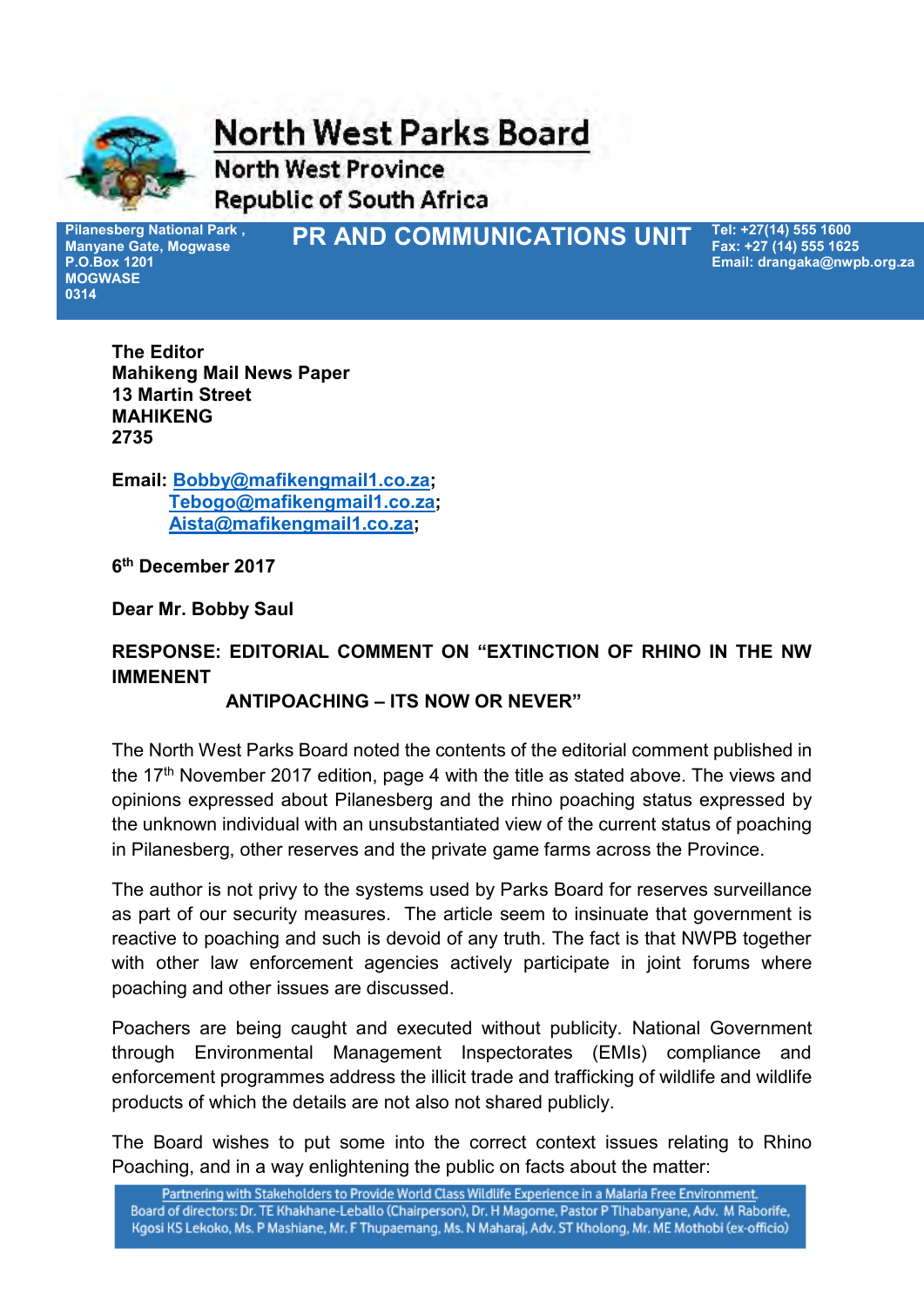- Our parks rhino poaching stats do not amount to daily incidents as stated in the article. The statistics show that Pilanesberg has lost just over 10 Rhinos (including those injured) this year.
- Parks Board works within government legislation and provincial ordinances when it comes to apprehending poachers;
- The Board has stringent measures in place towards anti-poaching and has employed field rangers to conduct anti-poaching operations, including Conservation Community Ambassadors, augmented by Environmental Monitors;
- The ambassadors and monitors conduct awareness on anti-rhino and generic wildlife poaching to communities and different conservation groups and structures.
- The Board works with relevant law enforcement structures during anti-poaching missions who include the SAPS, Private Rhino Owners Association (PROA) and neighbouring farmers' security structures.
- Field Rangers undergo bi-monthly firearm practices and evaluations to ensure full compliance with the Firearm Control Act and to ensure that they maintain their musketry skills. They also conduct arbitrary internal stop and searches operation within the parks and also participate on external road blocks arranged by SAPS.
- Department of Environmental Affairs represents South Africa on illicit trade and trafficking engagements in SADAC (and that includes high government level engagements with Mozambique, particularly relating to rhino poaching).
- It is evident from what is stated that the Board is doing everything possible to curb the scourge of poaching in the 15 Reserves it manages as protected areas and that actions taken are informed by policy derived from the government legislation and the rule of law.

Parks Board is more than willing to engage with shareholders on matters related to Enhancing the Management of Conservation Areas in the Province to ensure that everyone concerned and involved is attended to and well informed.

End.

**ISSUED BY ENDORSED BY** 

**DINAH RANGAKA D. MOMPEI PUBLIC RELATIONS MANAGER ACTING CEO NORTH WEST PARKS BOARD NORTH WEST PARKS BOARD** 

**TEL : 018 397 1507 CELL: 084 374 7935 EMAIL: [drangaka@nwpb.org.za](mailto:drangaka@nwpb.org.za)**